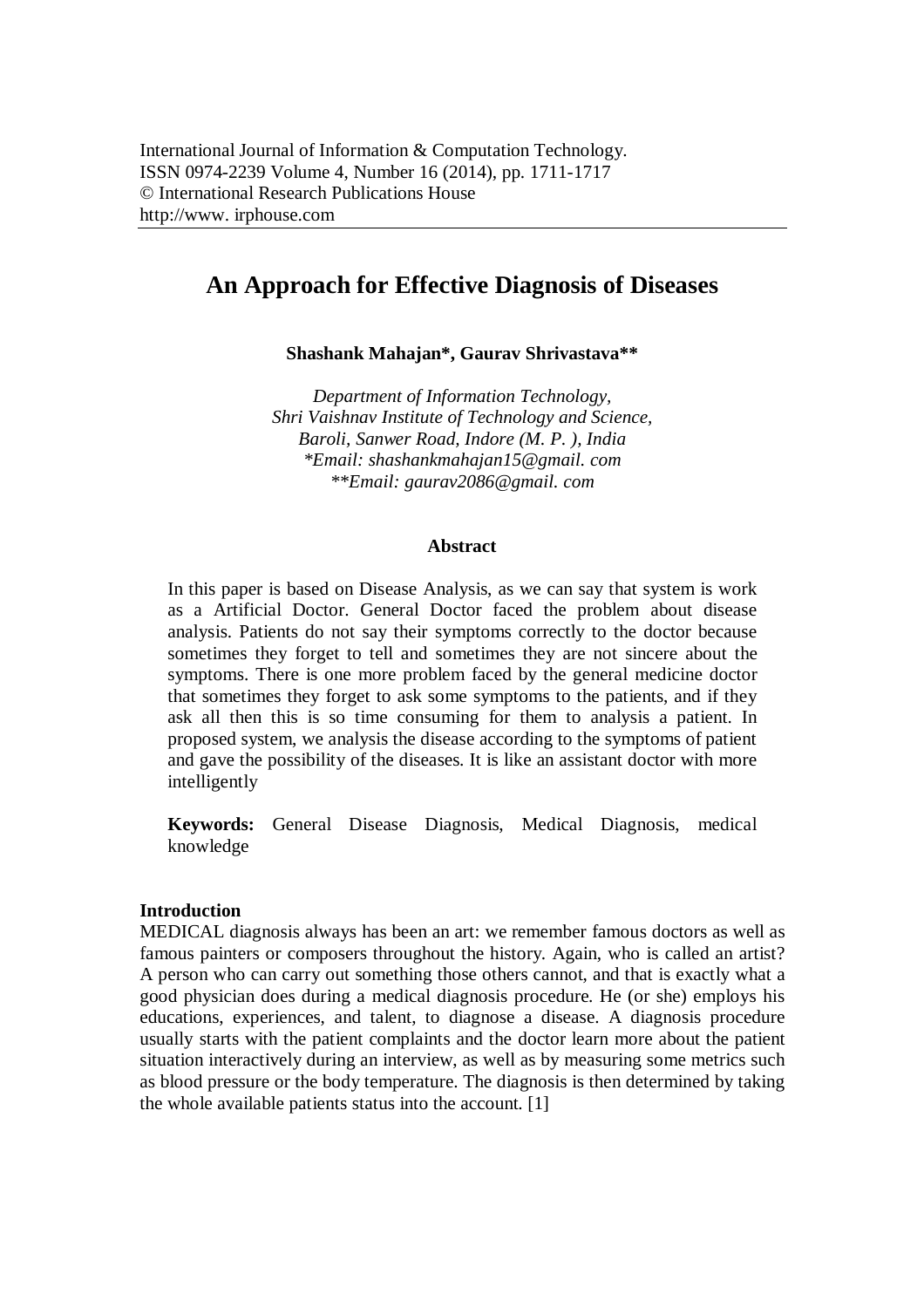AI doctors different from human doctors is that they aren't limited by human capacity. AI doctors, having millions of points of data to draw on, will remember where a human doctor might forget. Its help the MD (Medicine) Doctor to analysis the patient's diseases. And this system develops a system for doctor's to analysis the disease in effective manner Also giving effective results which helps the doctor to analysis the disease.

#### **LITERATE SURVEY**

Hypertension is a disease that affects a wide range of the population, particularly the elderly after the age of 55. Hypertension is caused by Blood Pressure. Blood Pressure is the force of blood pushing against blood vessel walls. The heart pumps blood into the arteries (blood vessels), which carry the blood throughout the body. If blood pressure is extremely high, there may be certain symptoms such as Severe headache, Fatigue, disorientation, Vision problems, Chest pain, Difficulty in breathing, irregular heartbeat and Blood in the urine. Hypertension can cause Stroke, Heart failure, Heart attack, Kidney failure and Vision problems. Men have a greater likelihood of developing high BP than women. This varies according to age and among various ethnic groups. In some cases, computer-based assisted diagnoses have been claimed to be even more accurate than those by clinicians. Predicting the outcome of it is one of the most interesting and challenging tasks in which a Neural Network application is developed. Neural Networks are well suited to problems that people use good at solving but for which computers are not. Neural Networks provide a very general way of approaching problems. [2]

The diagnosis of diseases is a vital and intricate job in medicine. The recognition of heart disease from diverse features or signs is a multi-layered problem that is not free from false assumptions and is frequently accompanied by impulsive effects. Thus the attempt to exploit knowledge and experience of several specialists and clinical screening data of patients composed in databases to assist the diagnosis procedure is regarded as a valuable option. This research work is the extension of our previous research with intelligent and effective heart attack prediction system using neural network. A proficient methodology for the extraction of significant patterns from the heart disease warehouses for heart attack prediction has been presented. Initially, the data warehouse is pre-processed in order to make it suitable for the mining process. Once the preprocessing gets over, the heart disease warehouse is clustered with the aid of the K-means clustering algorithm, which will extract the data appropriate to heart attack from the warehouse. Consequently the frequent patterns applicable to heart disease are mined with the aid of the MAFIA algorithm from the data extracted. [3]

An artificial neural network in typical disease diagnosis has been investigated. The real procedure of medical diagnosis which usually is employed by physicians was analyzed and converted to a machine implementable format. Then after selecting some symptoms of eight different diseases, a data set contains the information of a few hundred cases was configured and applied to a MLP neural network. The results of the experiments and also the advantages of using a fuzzy approach were discussed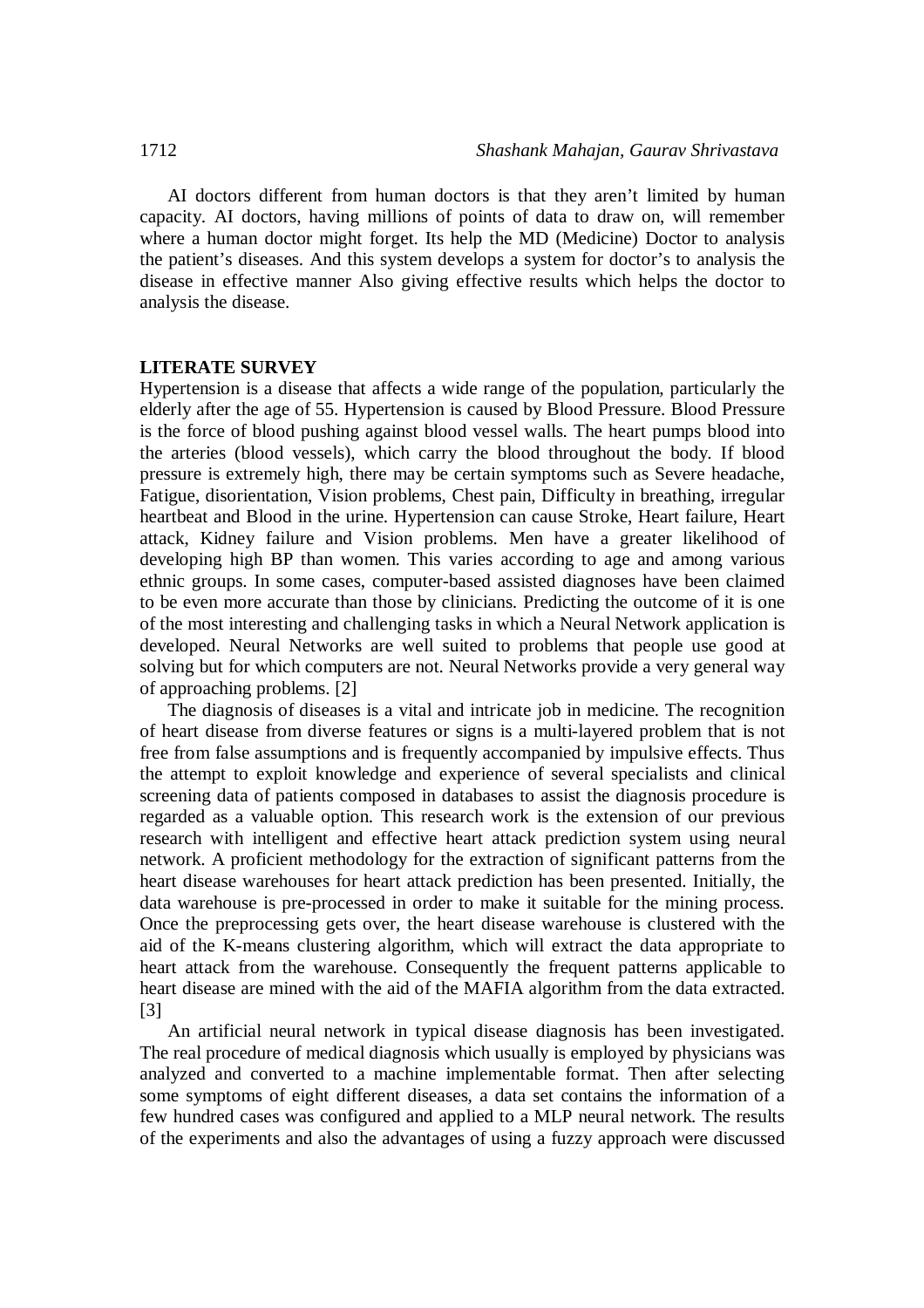as well. Outcomes suggest the role of effective symptoms selection and the advantages of data fuzzificaton on a neural networks-based automatic medical diagnosis system. [1]

# **MEDICAL DIAGNOSIS PROBLEMS**

The major task of medical science is to prevent and diagnose the diseases. Here our Focus is the second task, which as mentioned before, is not a direct and simple task at all. [1]

- Generally doctor does not remember each and everything. In some cases, sometimes doctor takes the patient symptoms normally, they don't take much care about to identify the particular disease and as they find the disease they are too late to cure it. [11]
- As consider, in some cases sometimes doctor or the patient take the tumor normally and treat it normally, as they find later that it is a cancer, at that time it is too late to cure it. So it is a major problem. [11]
- The quality of diagnosis is totally depends on the physician talent as well as his/her experiences. [1]
- The training procedure of doctors, in particular specialists, is a lengthy and expensive one. So even in developed countries we may feel the lack of MDs. [11]

#### **PROPOSED SOLUTION**

For this mechanism we are giving the proposed solution flow chart. In this flow chart. We are considered all possibility of condition of patient. Its helps to according to symptoms identify the disease.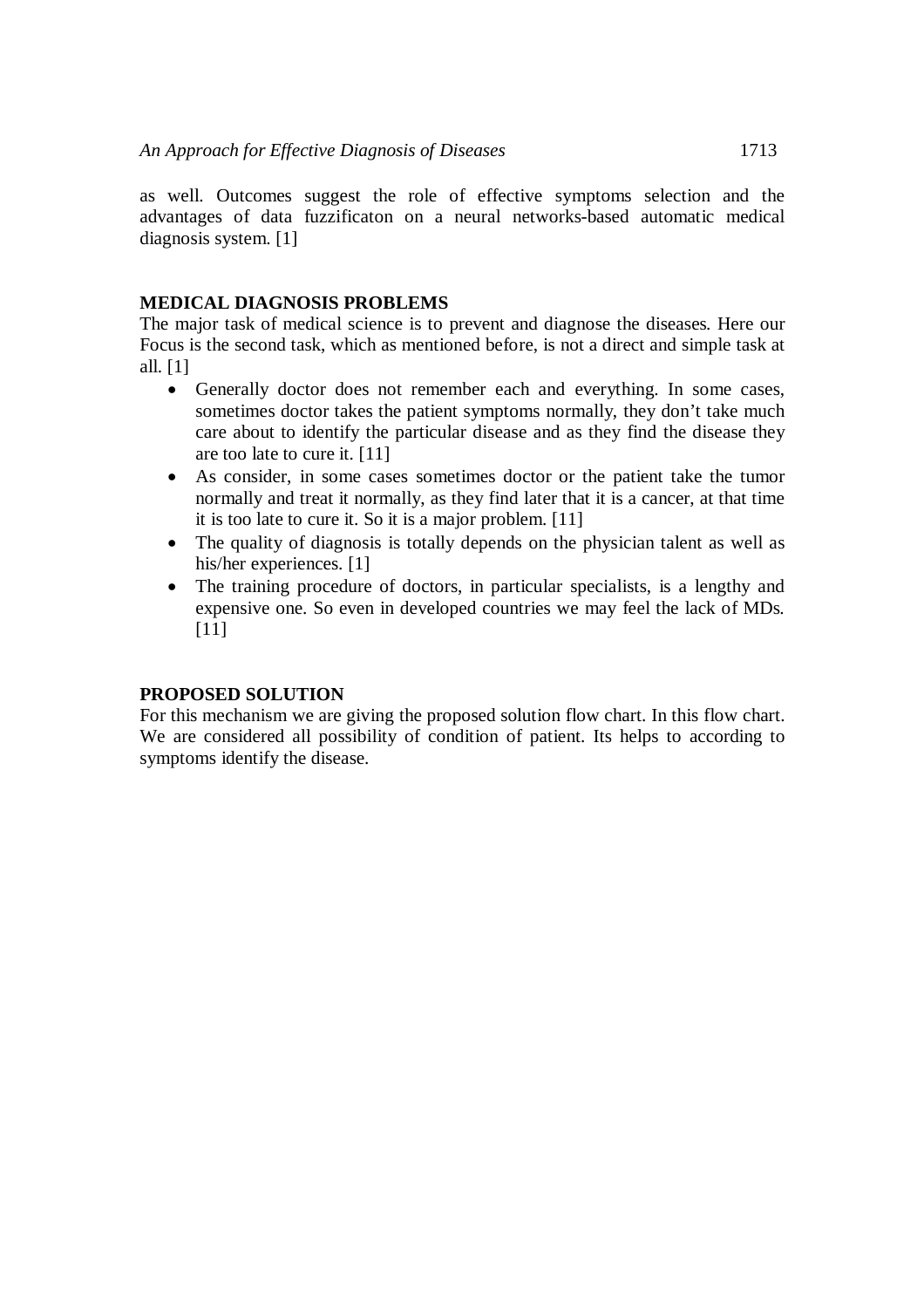

# **Fig: Proposed Flow Chart**

#### **Chief Complaint:**

Chief complaint mean major problem said by patient. Its  $1<sup>st</sup>$  priority of major symptom. Ex. Fever, Loss of appetite, Headaches, Chills, Cough, Abdominal pain, Jaundice, Hair lost, Breathing Problem, Blood in urine, Weight loss. Etc. [5]

# **Asking general question, symptoms & History of present illness:**

According to chief complaint asking general question and its mechanism find out the other symptoms and decide the priority of the symptoms

#### **Computation of diseases:**

Its phase computation of Possibilities diseases show the result

Its computation base of real data collection and history of previous data.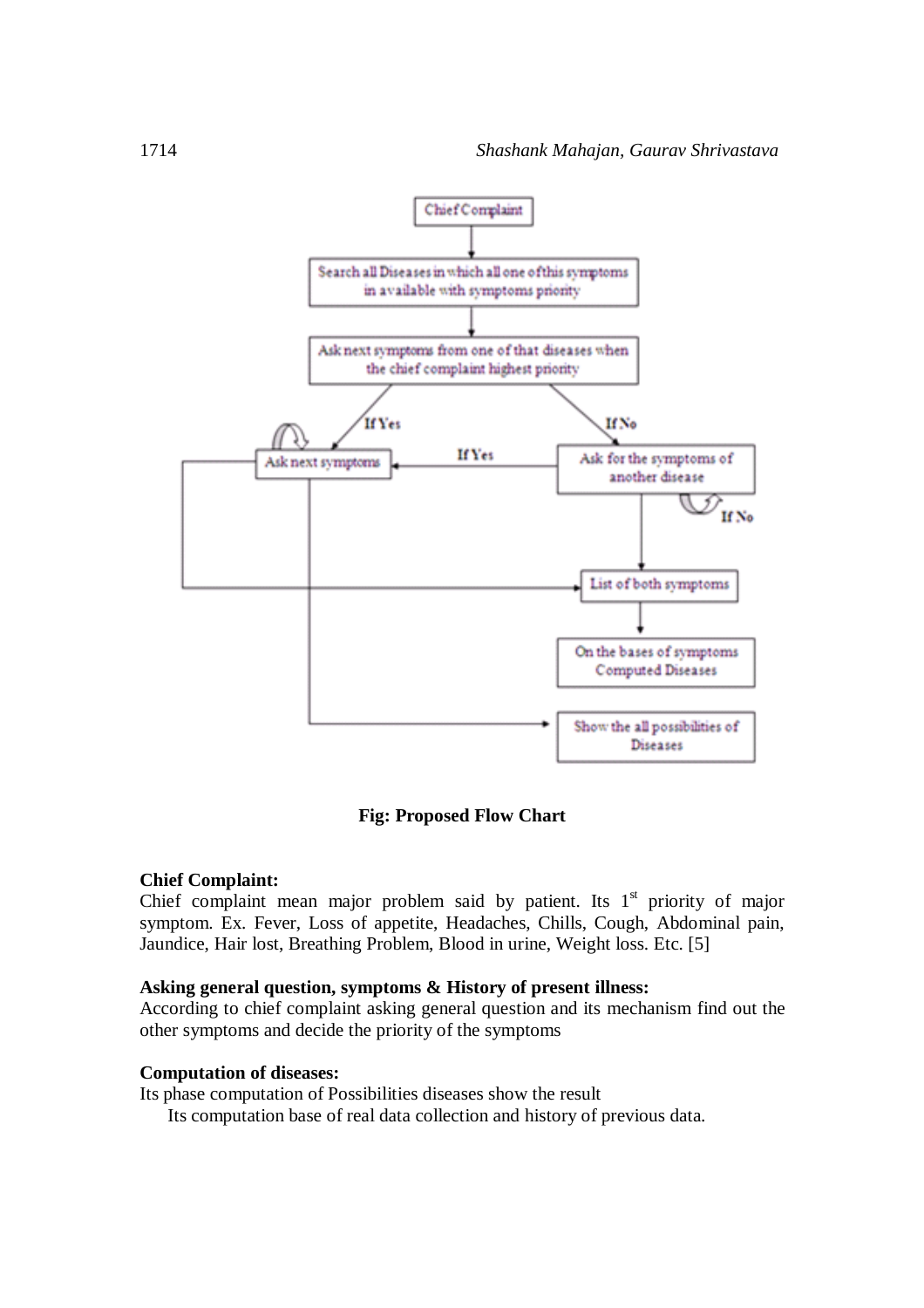After finalization of Possibilities diseases and also asking to patient if any medicine is prohibited or bad reaction to your body. It's most important suggestion to doctor giving medicines.

# **ALGORITH**

 Ask patient about his complaints If(C. C.  $>0$ )// If Chief Complaint in  $>0$  then, Start diseases order by p-id.

• while D. ID $>0$ //if diseases id  $>0$  then, //According to Chief Complaint System ask for symptoms For each Symptom is D. ID { If Symptom then, Symptom++; D. ID; //Ask next symptoms Else// Symptoms are not available Exit for//condition is terminated from loop }

• For  $(i=d(0); j \leq d(max); j++)$ 

• For  $(i= Symptom(0); i < Symptom.$   $(max); i++)$ 

{

{

If symptoms and its priority both condition are true than diseases id declare to Global disease id (D. ID)

• If Symptom.  $1 ==$  Symptom (i) && Symptom1. Priority = Symptom (i). Priority

Than

Global D. ID=Did(j);

• Else // condition is not satisfy its terminated If we get 3 symptoms in true than diseases id declare to Global disease id (D. ID)

 $\bullet$  If Symptom1= Symptom(i)than  $Count++$ If count $>=$  3 than Global D. Id=D. Id $(j)$ ;

- Else// condition is not satisfy its terminate If above condition are not satisfy than,
- Message. box ("Can't Diagnosis");

end if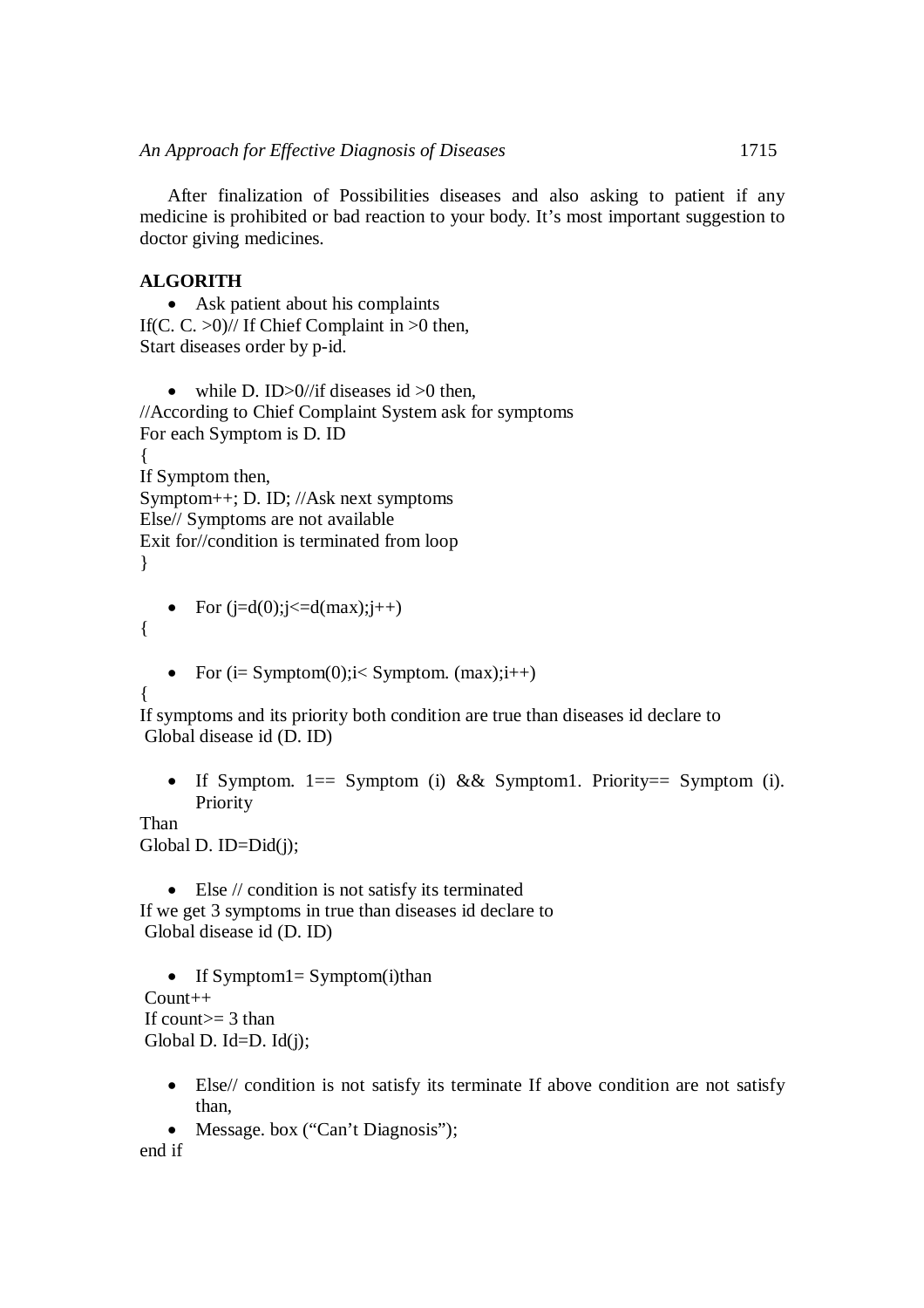| 1716   | Shashank Mahajan, Gaurav Shrivastava |
|--------|--------------------------------------|
| end if |                                      |
| $\}$   |                                      |
| $\}$   |                                      |
| Else   |                                      |
| Exit   |                                      |
| End    |                                      |
| $\}$   |                                      |

# **RESULT**

| El :: Fm. Suggestion:                                      |                                        |          |                 |                      |                    |        | ⊠    |
|------------------------------------------------------------|----------------------------------------|----------|-----------------|----------------------|--------------------|--------|------|
| <b>PATIENT INFO</b><br>PatientName ALOK                    |                                        |          | PATIENT NAME:   |                      |                    |        |      |
|                                                            | Feher's/Husbend's Neme PRAKASH CHANDRA |          | Patient id Name |                      | Father's/H<br>Name | age    | Sex  |
|                                                            | Age 14 Yrs                             | Sex Male | 1               | Rakesh p.pts Rahul   |                    | 16 Yrs | Male |
| <b>DIAGNOSIS</b><br>Diseases<br><b>ENDOCARDITIS</b><br>UTI |                                        |          | ь               | ALOK.                | <b>PRAKA</b>       | 14 Yrs | Male |
|                                                            |                                        |          | DEVENDRA        | PRASHNORA 11 Yrs     |                    | Male   |      |
|                                                            |                                        |          | <b>RAGHV.</b>   | KC SH.               | 14 Yrs             | Male   |      |
|                                                            |                                        | 13       | PRIVANKA        | V C GUPTA            | 9 Yrs              | Female |      |
|                                                            |                                        | 15       | <b>MMR</b>      | <b>KC KHAN 9 Yrs</b> |                    | Male   |      |
|                                                            |                                        | 17       | DEEPESH         | PRAKASHC. 11 Yn      |                    | Male   |      |
|                                                            |                                        | 19       | <b>RAJEN.</b>   | RAM P                | 11 Yrs             | Male   |      |
|                                                            |                                        |          |                 |                      |                    |        |      |

**Snap Short: Show the Possibility of diseases**

This is final form in this form we will select a patient's name and according to his name diseases detail will be show and this result is based on Registration form, Chief Complaint Detail, Diseases Details, Patient Symptom detail all form are internally corelated and also helping the correct diagnosis of diseases.

# **Conclusion**

This system that will help the doctor to identify the particular disease. So if they find the possible disease on time then there will be possibility to cure it. And sometimes doctor's doesn't have the so much time to examine the patient so this mechanism helps the doctor so much as it works as an assistant doctor so it will save the doctor's time and result accuracy is 95%